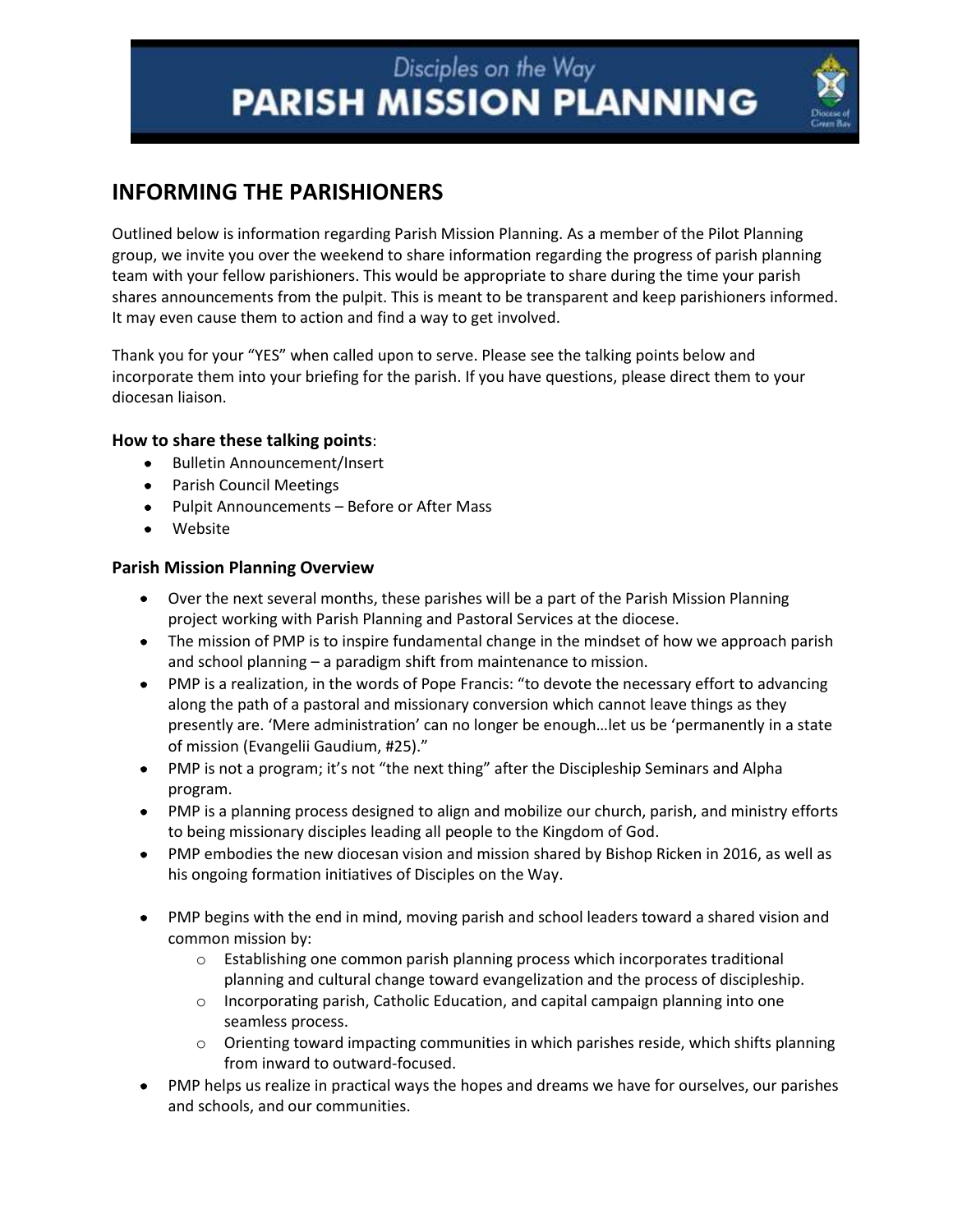

- PMP challenges us to realign our priorities and think differently about how we meet the needs of parishes and schools, to have a deeper impact in our communities.
- Parish Mission Planning (PMP) teams will be established at ALL parishes between now and 2020.

#### **Suggestions on How to Share the Following Communication Points:**

*Talking points for parishes sharing information on their Parish Mission Planning Team.*

- Over the past month, Pastor/Pastoral Leader, Team Facilitator, Tech Representative and School Representative have participated in a day-long seminar to help us build trust, learn about our parishes and schools and familiarize ourselves with the tools of this parish planning process. The members of our team are:
	- o Name parish members participating on the team
		- Suggestion to go along with the naming the team, create a bulletin board with pictures of your team. This is also a place you can post regular updates for the parish.
- The PMP team is composed of people that reflect the cultures and demographics of our parish, school, and local community (age, vocation, profession, etc.).
- Parish Mission Planning provides a framework/model for one common parish planning process, for on-going parish planning and we are in the beginning stages now.
- Parish Mission Planning team members will work together to:
	- o Place the needs of our parish/school and team above individual needs.
	- o Be visionary about what our parishes and schools could look like.
	- $\circ$  Work collaboratively  $-$  sharing our true feelings, respecting those of others, and working through conflict constructively.
- Bishop Ricken asks us to discern how the Holy Spirit is moving in our community and challenges us to identify three to five goals that best serve our common mission of discipleship in our mission field (within our parish boundaries).

The point person for your team is asked to confirm with parish staff which weekend will work best for this briefing. Members of the planning team are asked to make themselves available following all the Masses on the chosen weekend to answer any parishioner questions.

As you move through the planning process, we suggest making these updates on a regular basis to keep parishioners informed. Your diocesan liaison and the Parish Planning and Pastoral Services team will continue to provide resources and tips for you to keep your parish current on your work and your Communications Liaison.

Thank you again for your leadership in the parish mission planning project.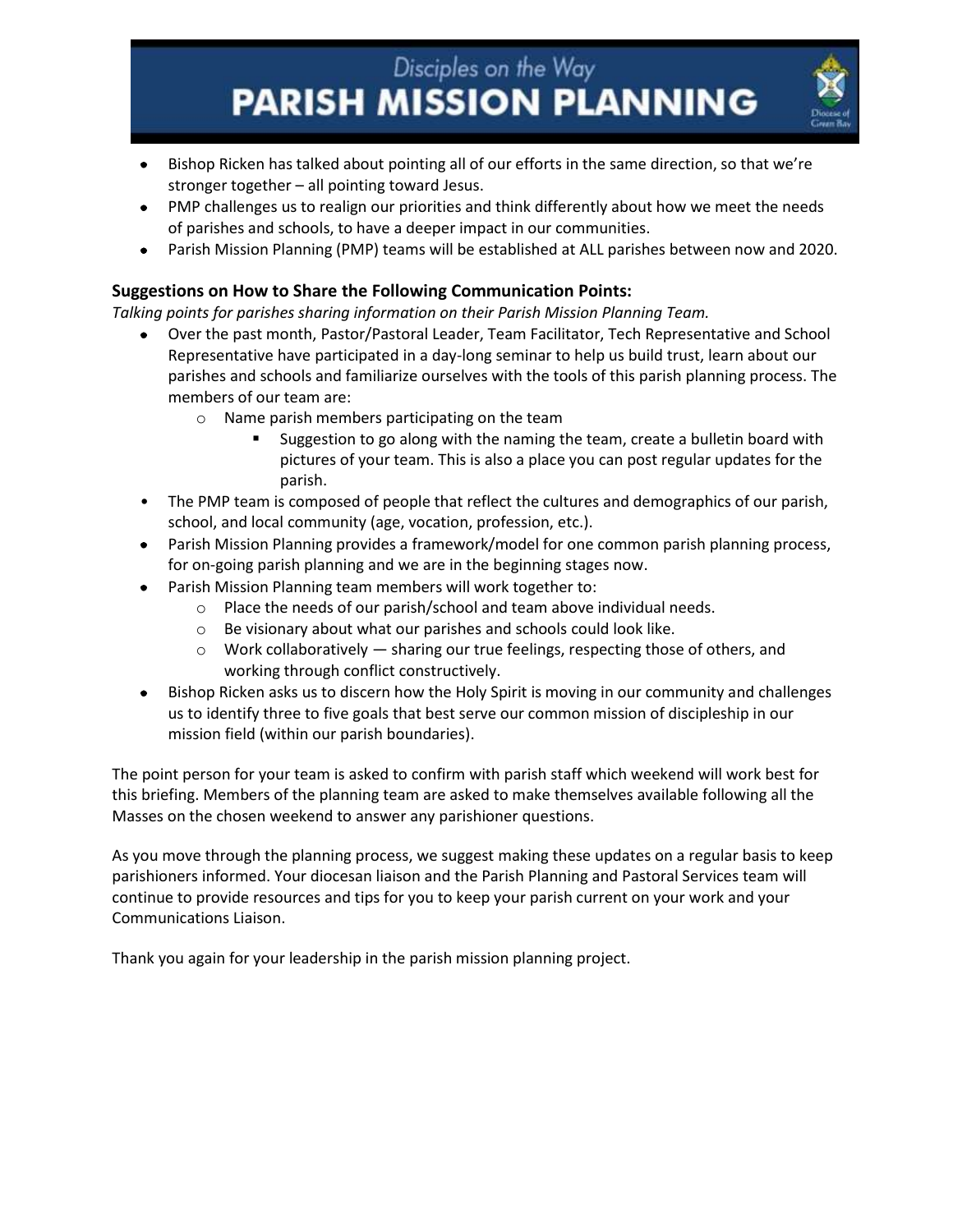

#### **Bulletin Insert Resources**

In order to keep your parishioners informed about Parish Mission Planning, we have created some image headers that can be used with short articles which will be sent via email to all PMP pilot parishes. These are meant to fit into a column of your parish bulletin and can be adjusted to your specific needs.

Pick a header that fits the space you have, personalize the text with your parish's

#### **Bulletin Insert Header Options**



**PARISH MISSION PLANNING** 

### Disciples on the Way **PARISH MISSION PLANNING**



Disciples on the Way **PARISH MISSION PLANNING** 

#### **Parish Mission Planning**

Friends and followers of Jesus,

It is with grateful hearts and a focus toward the future we share with you our parish's participation in the pilot of an exciting new process called "Parish Mission Planning." Parish Mission Planning you ask, what's this? Parish Mission Planning aligns and mobilizes parish and school ministry planning efforts with the diocesan vision, mission, cultural values, and goals. Our parish leadership team is on fire for this process as we wrap our current vision/mission statement with Bishop Ricken's vision/mission, using the key areas of Discover Jesus, Follow Jesus, Worship Jesus, and Share Jesus with Others as outlined in Disciples on the Way.

Parish Mission Planning focuses planning efforts on how our parish can engage in evangelization and discipleship collaboratively with Catholic schools and agencies residing in our community, our "parish mission field." The plan will allow us to have a deeper impact in our community, parish, and schools; shifting from an inward to an outward-focused way of serving.

Our Parish Mission Planning team includes our pastor/pastoral leader, a team facilitator, parish and school leaders, lay ministers and parishioners representing various demographic groups, with assistance from our Diocesan Curia Offices. [You are encouraged to personalize this and insert names of your team here.] Our team will meet about six to nine times over the next few months, and as we progress we'll keep you informed. Please stay tuned and keep us in your prayers as we move forward on mission.